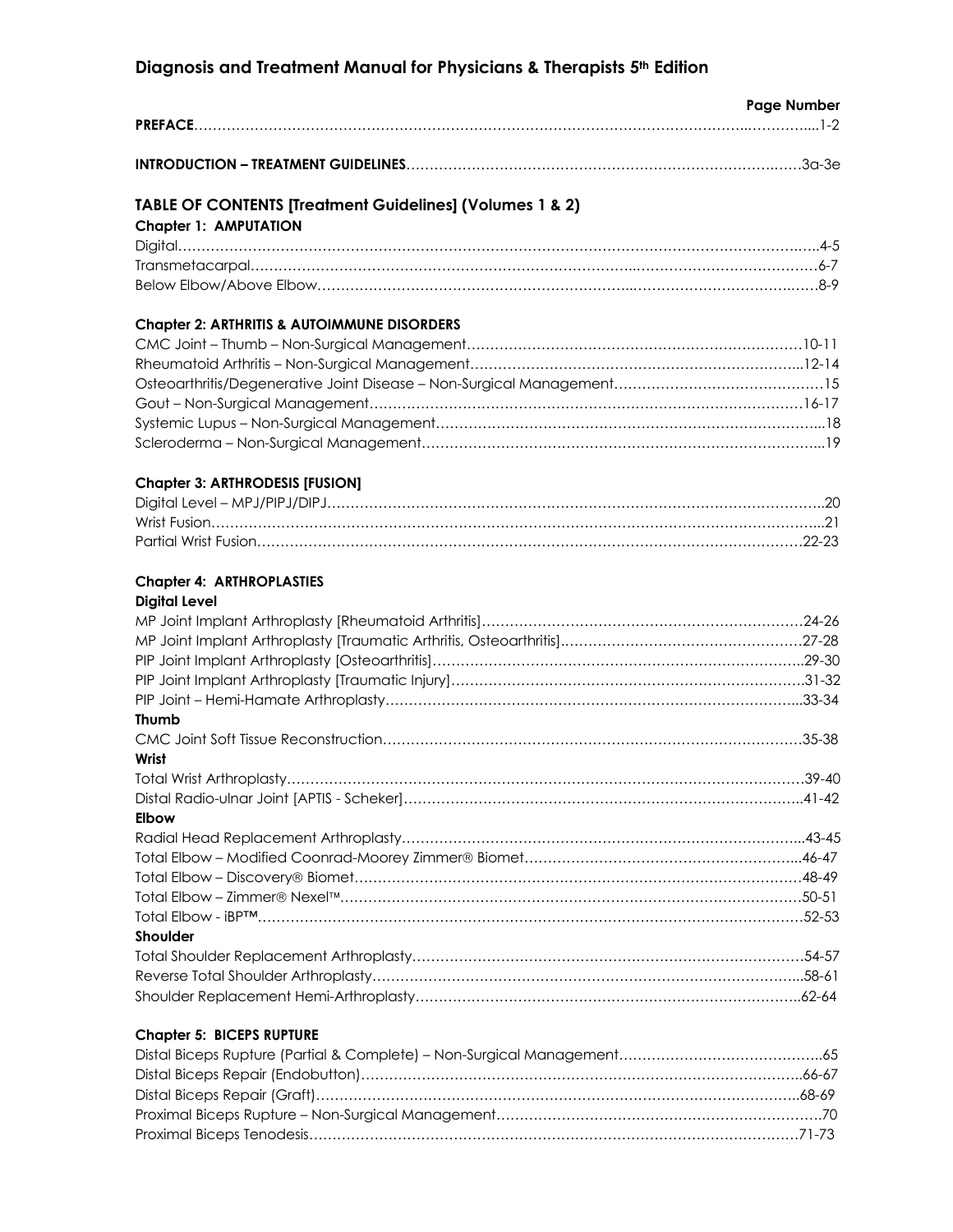#### **Chapter 6: BURSITIS**

#### **Chapter 7: BURNS**

# **Chapter 8: CAPSULECTOMY/CAPSULOTOMY**

| Chapter 8: CAPSULECTOMY/CAPSULOTOMY                      |  |
|----------------------------------------------------------|--|
| <b>Digital Level</b>                                     |  |
|                                                          |  |
|                                                          |  |
|                                                          |  |
|                                                          |  |
| Wrist                                                    |  |
|                                                          |  |
| <b>Elbow</b>                                             |  |
|                                                          |  |
|                                                          |  |
|                                                          |  |
| Chapter 9: CARPAL BOSS                                   |  |
|                                                          |  |
| Chapter 10: COMPLEX REGIONAL PAIN SYNDROME [CRPS]        |  |
|                                                          |  |
| <b>Chapter 11: COMPARTMENT SYNDROME</b>                  |  |
|                                                          |  |
| <b>Chapter 12: CONGENITAL ANOMOLIES</b>                  |  |
|                                                          |  |
|                                                          |  |
|                                                          |  |
| Chapter 13: CRUSH INJURY                                 |  |
|                                                          |  |
|                                                          |  |
| <b>Chapter 14: CYSTS</b>                                 |  |
|                                                          |  |
|                                                          |  |
| Wrist Ganglions [Refer to Chapter 24: Ganglions - Wrist] |  |

# **Chapter 15: DISLOCATIONS**

# **Digital Level**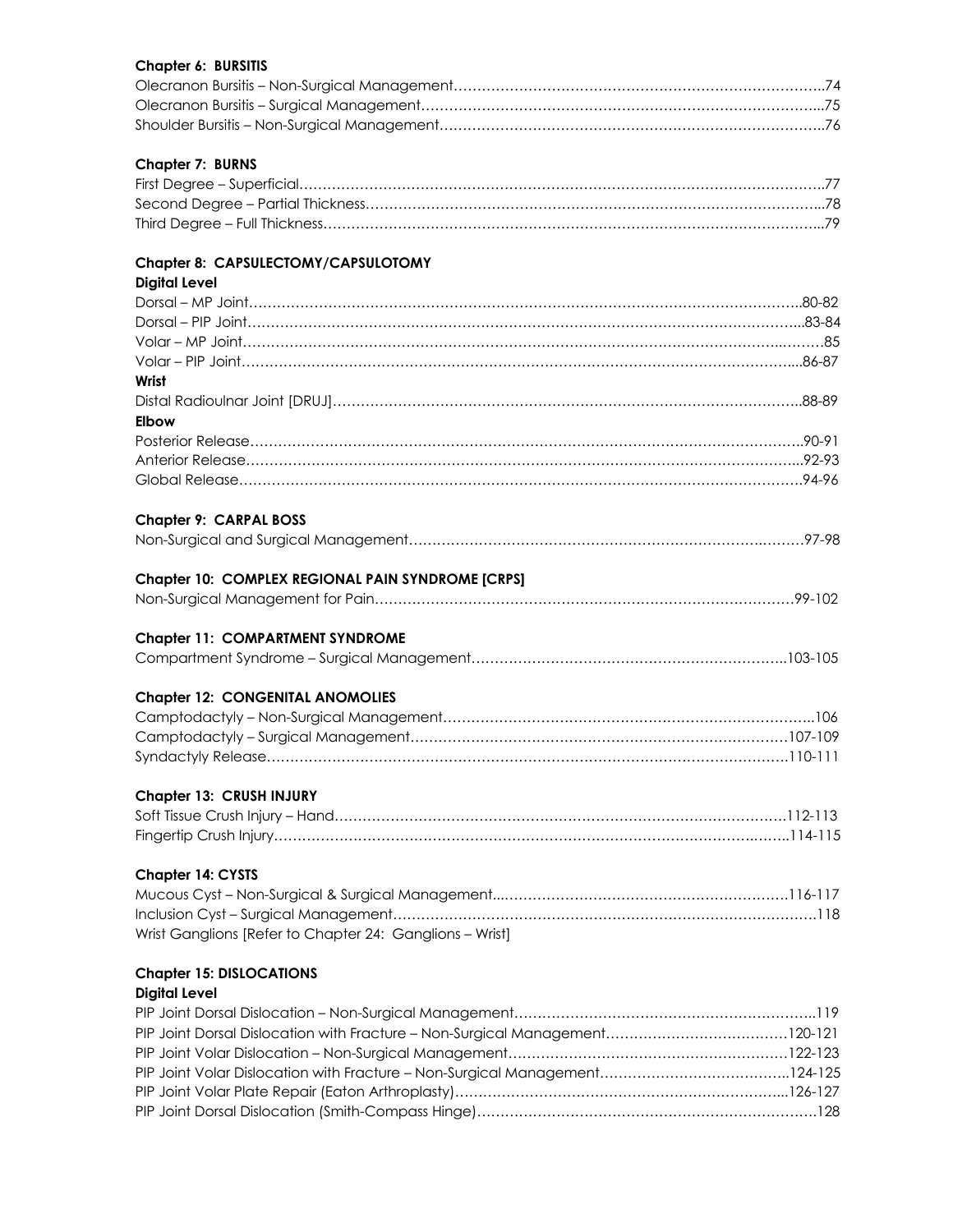#### **Elbow** Posterior Dislocation – Non-Surgical Management………………………………………………………...…129-130 Anterior Dislocation – Non-Surgical Management……………………………………………………………131-132 **Shoulder** Anterior Dislocation – Non-Surgical Management……………………………………………………………133-135 Posterior Dislocation – Non-Surgical Management…………………………………………………………...136-137

#### **Chapter 16: DUPUYTREN'S DISEASE**

### **Chapter 17: EXTENSOR TENDON INJURIES**

#### **Zone I** Mallet Finger – Non-Surgical Management…………………………………………………………………….146-147 Mallet Finger – Surgical Management…………………………………………………………………………..148-149 **Zone III**  Central Slip Repair [Delayed Motion]……………………………………………………………………………150-151 Central Slip Repair [Early Motion]…………………………………………………………………………………152-153 Boutonniere Deformity – Non-Surgical Management………………………………………………………..154-156 Pseudo-Boutonniere……………………………………………………………………………………………………...157 **Zone IV** Extensor Tendon Repair [Delayed Motion]……………………………………………………………………..158-159 Extensor Tendon Repair [Early Motion]…………………………………………………………………………..160-161 Lateral Band Repair………………………………………………………………………………………………………162 **Zone V or Zones V & VI** Extensor Tendon Repairs [Delayed Motion]…………………………………………………………………….163-165 Extensor Tendon Repairs [Early Motion]…………………………………………………………………………166-168 Extensor Tendon Repairs [Early Motion – Relative Motion Program]………………………………………169-171 Extensor Tendon Repairs [Early Motion – Relative Motion Program Timelines Guidelines]…………………172 Sagittal Band Repair……………………………………………………………………………………………………...173 **Zones VII &/or VIII** Extensor Tendon Repairs [Delayed Motion]…………………………………………………………………….174-175 Extensor Tendon Repairs [Early Motion]…………………………………………………………………………176-178 **Thumb Extensors** Extensor Pollicis Longus (EPL) Repair……………………………………………………………………………..179-180 Extensor Pollicis Brevis (EPB) &/or Abductor Pollicis Longus (APL) Repair………………………………………181 **Wrist Extensors** Extensor Carpi Ulnaris (ECU)……………………………………………………………………………………….182-183 Extensor Carpi Radialis Longus and Brevis (ECRL, ECRB)………………………………………………………….184

#### **Chapter 18: EXTENSOR TENDON RECONSTRUCTION**

| Extensor Tendon Repositioning - Surgical Management (Rheumatoid Arthritis)188-189 |  |
|-----------------------------------------------------------------------------------|--|
|                                                                                   |  |
|                                                                                   |  |
|                                                                                   |  |
|                                                                                   |  |
|                                                                                   |  |
|                                                                                   |  |

#### **Chapter 19: FIBROMYALGIA**

| <b>Chapter 20: FOCAL DYSTONIA</b> |  |
|-----------------------------------|--|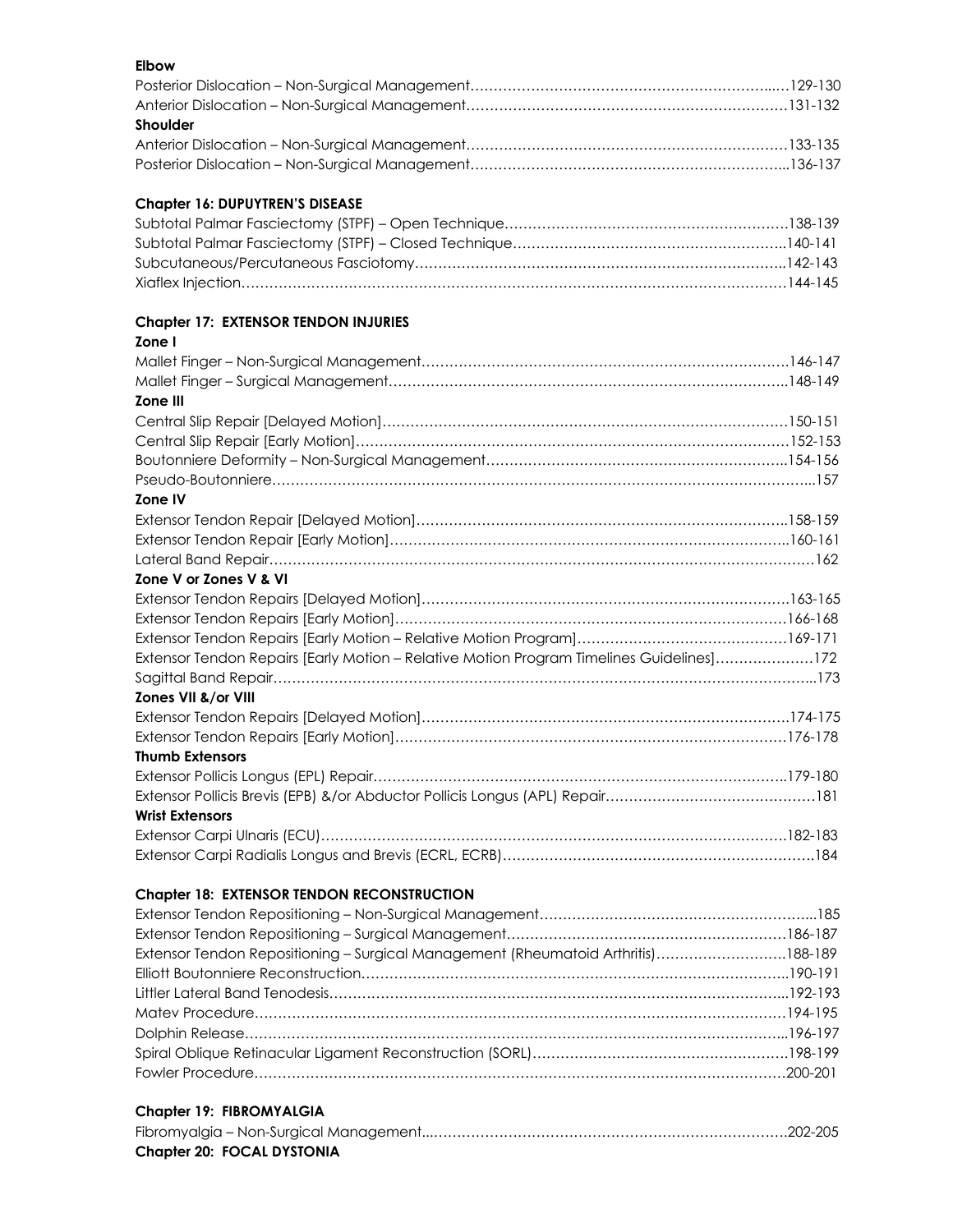# **Chapter 21: FLEXOR TENDON REPAIRS**

# **Digital Level**

| Early Passive Motion - Louisville Program                                                   | [Refer to Patient Handouts] |
|---------------------------------------------------------------------------------------------|-----------------------------|
| Early Active Motion - Louisville Program                                                    | [Refer to Patient Handouts] |
| Early Passive & Active Motion - Mayo Clinic Program                                         | [Refer to Patient Handouts] |
| True Active Movement Protocol – Saint John Regional Hospital (Treatment Guidelines)*220-223 |                             |
| *=Refer to Patient Handouts for the patient home program                                    |                             |
|                                                                                             |                             |
| <b>Thumb</b>                                                                                |                             |
| Flexor Pollicis Longus (FPL) Repair – Early Passive Motion – Indiana Program226-227         |                             |
| Flexor Pollicis Longus (FPL) Repair - Early Active Motion - Indiana Program228-230          |                             |
|                                                                                             |                             |
|                                                                                             |                             |
| <b>Wrist &amp; Forearm Level</b>                                                            |                             |

# **Digits**

### **Chapter 22: FLEXOR TENDON PROCEDURES**

| Flexor Tendon Stage II Reconstruction (Graft) Early Passive Motion Program245-246 |  |
|-----------------------------------------------------------------------------------|--|
| Flexor Tendon Stage II Reconstruction (Graft) Early Active Motion Program247-248  |  |
|                                                                                   |  |
|                                                                                   |  |
|                                                                                   |  |

#### **Chapter 23: FRACTURES**

| <b>Hand Fractures</b>                                                               |  |
|-------------------------------------------------------------------------------------|--|
| Metacarpal                                                                          |  |
|                                                                                     |  |
|                                                                                     |  |
| Open Reduction Internal Fixation (ORIF) - Screws, Plates, Tension Band Wires260-261 |  |
| <b>Proximal Phalanx (P1)</b>                                                        |  |
|                                                                                     |  |
|                                                                                     |  |
| Open Reduction Internal Fixation (ORIF) - Screws, Plates, Tension Band Wires266-267 |  |
| Middle Phalanx (P2)                                                                 |  |
|                                                                                     |  |
|                                                                                     |  |
| Open Reduction Internal Fixation (ORIF) - Screws, Plates, Tension Band Wires272     |  |
| Distal Phalanx (P3)                                                                 |  |
|                                                                                     |  |
|                                                                                     |  |
|                                                                                     |  |
|                                                                                     |  |
| <b>Chapter 23: FRACTURES [continued]</b>                                            |  |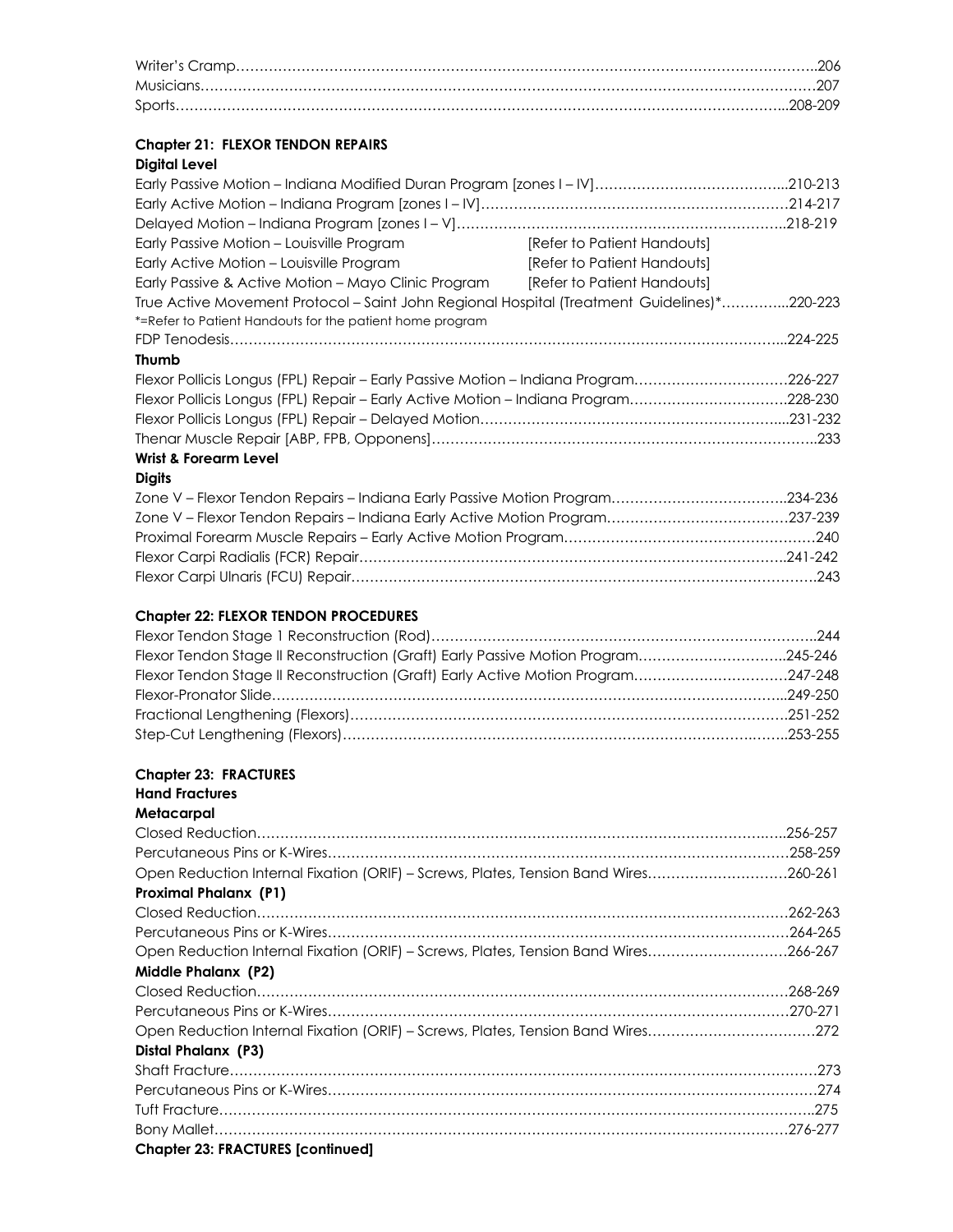#### **Wrist Fractures**

| Distal Radius Fracture - Closed Reduction - Non-Surgical Management290-291 |  |
|----------------------------------------------------------------------------|--|
|                                                                            |  |
|                                                                            |  |
|                                                                            |  |
|                                                                            |  |
| <b>Elbow Fractures</b>                                                     |  |
|                                                                            |  |
|                                                                            |  |
|                                                                            |  |
| Radial Head Replacement (Refer to Chapter 4: Elbow Arthroplasties)         |  |
|                                                                            |  |
|                                                                            |  |
| Lateral Collateral Ligament Complex Repairs (LCLC Repairs)                 |  |
| [Refer to Chapter 28: Ligament Injuries - Elbow]                           |  |
| Medial/Ulnar Collateral Ligament Complex Repairs (MCLC Repairs)            |  |
| [Refer to Chapter 28: Ligament Injuries - Elbow]                           |  |
| <b>Humerus Fractures [Midshaft]</b>                                        |  |
|                                                                            |  |
|                                                                            |  |
| <b>Clavicle Fractures</b>                                                  |  |
|                                                                            |  |

#### **FUSIONS – Refer to Chapter 3 – ARTHRODESIS**

#### **Chapter 24: GANGLIONS – WRIST**

#### **Chapter 25: HEMATOMAS**

#### **Chapter 26: INFECTIONS**

# **Chapter 27: INSTRINSIC CONTRACTURES**

| Intrinsic Contractures and Releases - Non-Surgical and Surgical Management330-331 |  |  |  |
|-----------------------------------------------------------------------------------|--|--|--|
|-----------------------------------------------------------------------------------|--|--|--|

#### **Chapter 28: LIGAMENT INJURIES**

### **Digits**

| <b>Chapter 28: LIGAMENT INJURIES [continued]</b> |  |
|--------------------------------------------------|--|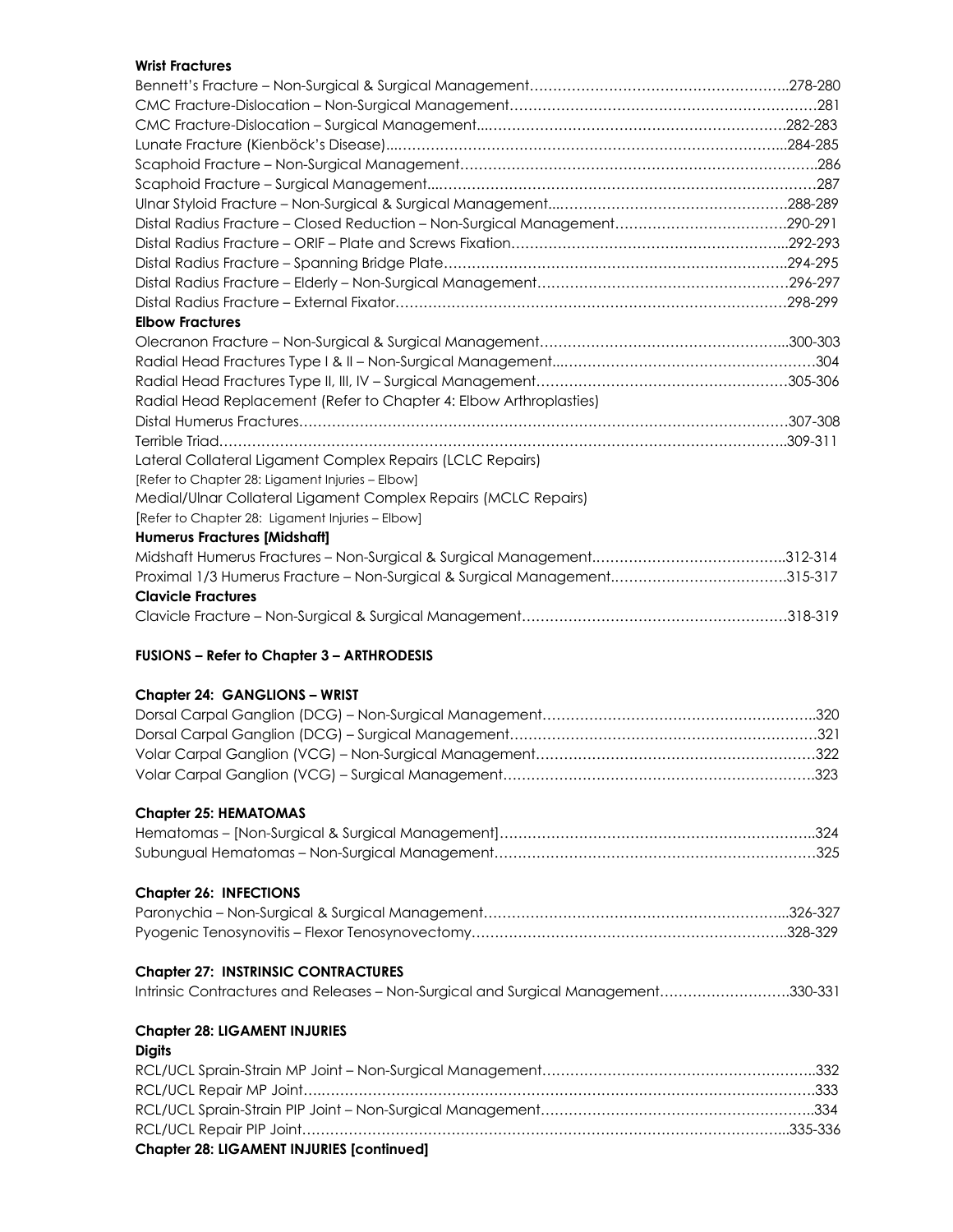| <b>Digits [continued]</b>                                                             |  |
|---------------------------------------------------------------------------------------|--|
|                                                                                       |  |
|                                                                                       |  |
| Wrist                                                                                 |  |
|                                                                                       |  |
|                                                                                       |  |
|                                                                                       |  |
| Triangular Fibrocartilage Complex (TFCC) Injury - Non-Surgical Management346          |  |
| Triangular Fibrocartilage Complex (TFCC) Central Tear - Surgical Management347-348    |  |
| Triangular Fibrocartilage Complex (TFCC) Peripheral Tear - Surgical Management349-350 |  |
| <b>Elbow</b>                                                                          |  |
|                                                                                       |  |
|                                                                                       |  |
|                                                                                       |  |
|                                                                                       |  |
| Chapter 29: NAIL BED INJURY                                                           |  |
|                                                                                       |  |
|                                                                                       |  |
| <b>Chapter 30: NERVE COMPRESSION SYNDROMES</b>                                        |  |
|                                                                                       |  |
|                                                                                       |  |
|                                                                                       |  |
|                                                                                       |  |
|                                                                                       |  |
|                                                                                       |  |
|                                                                                       |  |
|                                                                                       |  |
|                                                                                       |  |
|                                                                                       |  |
|                                                                                       |  |
|                                                                                       |  |
|                                                                                       |  |
|                                                                                       |  |
|                                                                                       |  |
|                                                                                       |  |
|                                                                                       |  |
| <b>Chapter 31: NERVE REPAIRS</b>                                                      |  |
|                                                                                       |  |
|                                                                                       |  |
|                                                                                       |  |
|                                                                                       |  |
| Chapter 32: NERVE PALSY - ORTHOSES                                                    |  |
|                                                                                       |  |
|                                                                                       |  |
|                                                                                       |  |
|                                                                                       |  |
|                                                                                       |  |
| <b>Chapter 33: PULLEYS</b>                                                            |  |
|                                                                                       |  |
| <b>Chapter 34: RAY RESECTION</b>                                                      |  |
|                                                                                       |  |
|                                                                                       |  |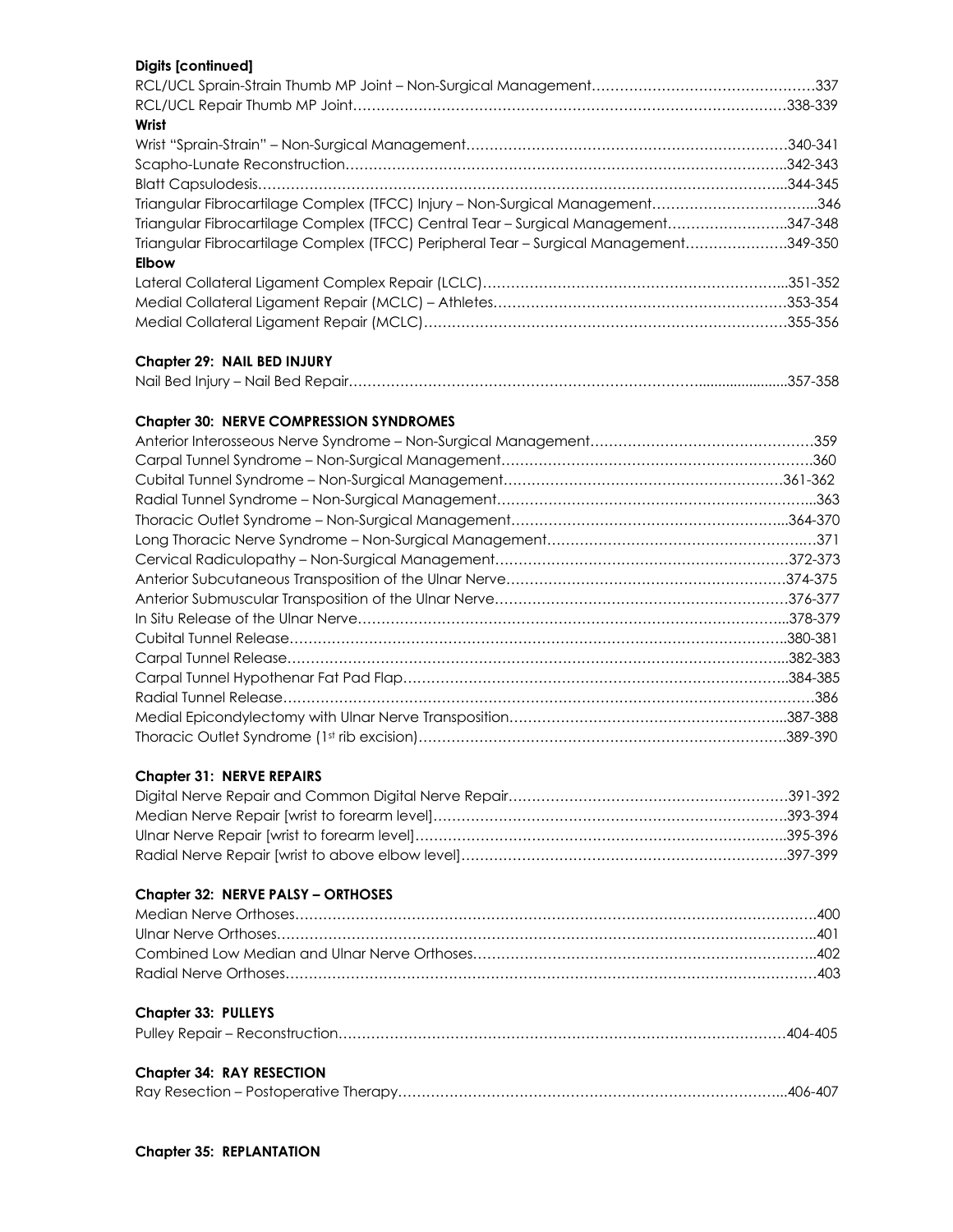#### **Chapter 36: REFLEX SYMPATHETIC DYSTROPHY (RSD)**

Refer to Chapter 10: Complex Regional Pain Syndrome (CRPS)

#### **Chapter 37: SHOULDER**

| Total Shoulder Arthroplasty [Refer to Chapter 4]         |  |
|----------------------------------------------------------|--|
| Reverse Total Shoulder Arthroplasty [Refer to Chapter 4] |  |
|                                                          |  |
|                                                          |  |
|                                                          |  |
|                                                          |  |
|                                                          |  |
|                                                          |  |
|                                                          |  |
|                                                          |  |
|                                                          |  |
|                                                          |  |
|                                                          |  |
|                                                          |  |
|                                                          |  |
|                                                          |  |
|                                                          |  |
|                                                          |  |
|                                                          |  |
|                                                          |  |
|                                                          |  |
|                                                          |  |
|                                                          |  |

#### **Chapter 38: SPASTICITY**

| Other procedures for spasticity found in Chapter 22: Flexor Tendon Procedures |  |
|-------------------------------------------------------------------------------|--|
| [Flexor pronator slide, fractional lengthening, step-cut lengthening]         |  |

#### **Chapter 39: TENDINITIS**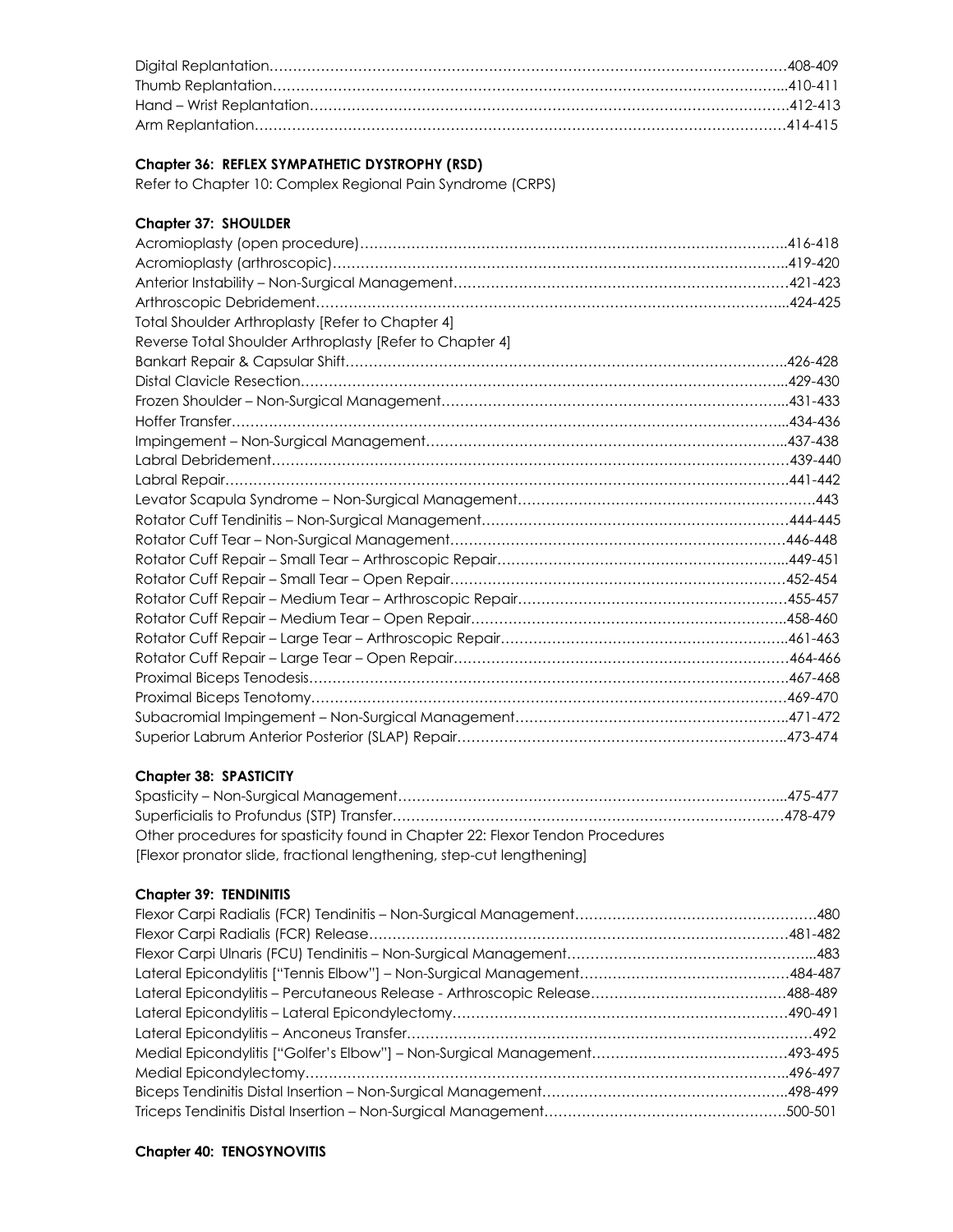| <b>Digits</b>                                                        |  |
|----------------------------------------------------------------------|--|
|                                                                      |  |
|                                                                      |  |
|                                                                      |  |
|                                                                      |  |
|                                                                      |  |
|                                                                      |  |
| Wrist                                                                |  |
|                                                                      |  |
|                                                                      |  |
|                                                                      |  |
|                                                                      |  |
|                                                                      |  |
|                                                                      |  |
| <b>Chapter 41: TENDON TRANSFERS</b>                                  |  |
| <b>Thumb Abduction</b>                                               |  |
|                                                                      |  |
| <b>Thumb Adduction</b>                                               |  |
|                                                                      |  |
| Correction for Claw Deformity [Median - Ulnar Nerve Intrinsic Palsy] |  |
|                                                                      |  |
|                                                                      |  |
|                                                                      |  |
|                                                                      |  |
| <b>Elbow Flexion</b>                                                 |  |
|                                                                      |  |
| <b>Digital Extension</b>                                             |  |
|                                                                      |  |
|                                                                      |  |
|                                                                      |  |
| <b>Wrist Extension</b>                                               |  |
|                                                                      |  |
| <b>Digital Flexion</b>                                               |  |
|                                                                      |  |
| <b>Thumb Flexion</b>                                                 |  |
|                                                                      |  |
|                                                                      |  |
| <b>Thumb Extension</b>                                               |  |
|                                                                      |  |
| <b>Thumb Opposition (Opponensplasty)</b>                             |  |
|                                                                      |  |
|                                                                      |  |
|                                                                      |  |
| Thumb Adduction (Adductorplasty - key pinch)                         |  |
|                                                                      |  |
| Shoulder                                                             |  |
|                                                                      |  |

#### **Chapter 42: TENOLYSIS**

| <b>Chapter 42: TENOLYSIS [continued]</b>                                       |  |
|--------------------------------------------------------------------------------|--|
|                                                                                |  |
|                                                                                |  |
|                                                                                |  |
| Extensor Tenolysis with Dorsal MP Joint and/or PIP Joint Capsulectomies565-567 |  |
|                                                                                |  |

Hoffer Transfer for External Rotation……………………………………………………………………………...560-562